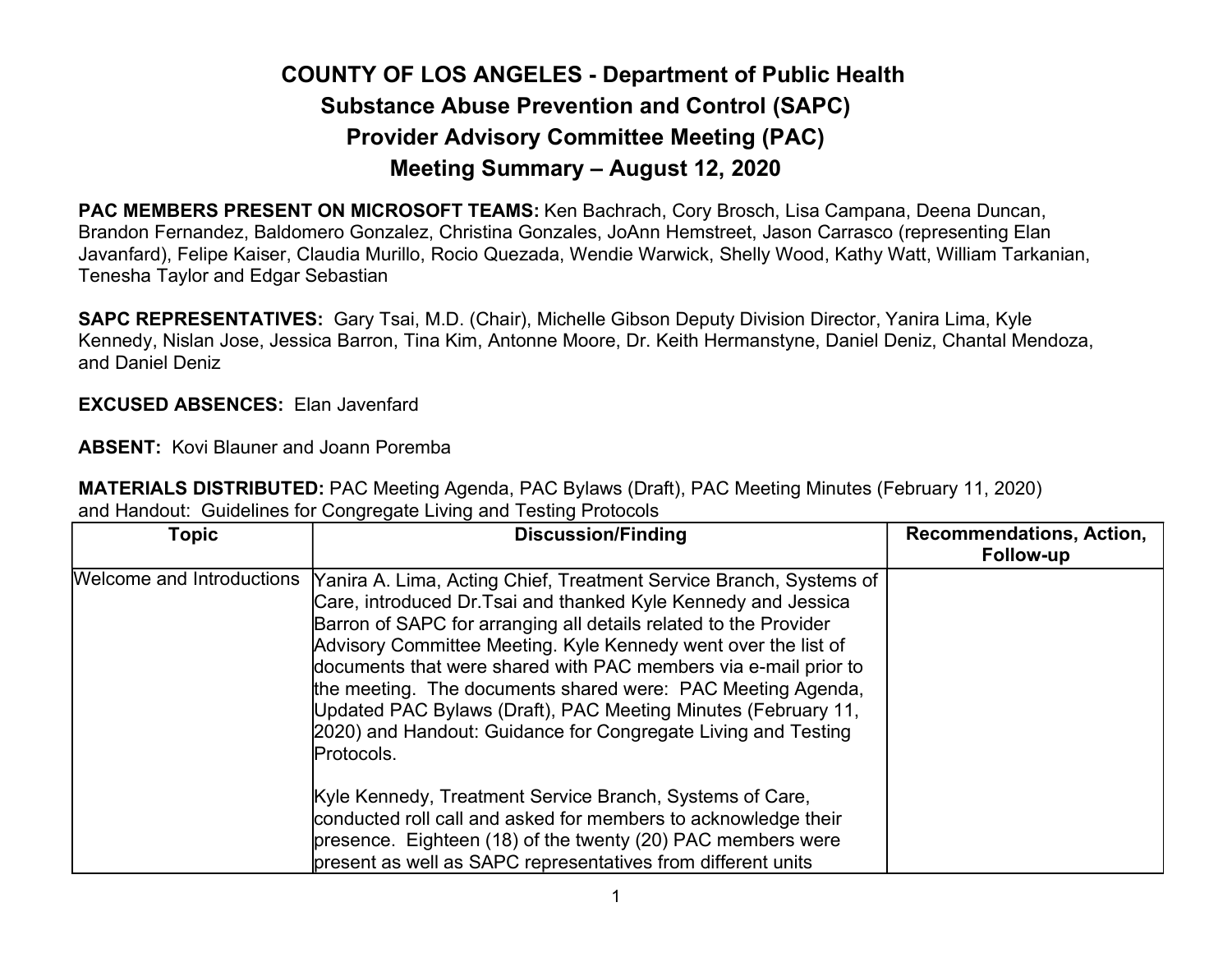|                            | including Executive Office, Systems of Care, Contracts, HODA,                                                                                               |  |
|----------------------------|-------------------------------------------------------------------------------------------------------------------------------------------------------------|--|
|                            | Medical Directors Office and Equitable Access and Promotion Unit.                                                                                           |  |
|                            |                                                                                                                                                             |  |
|                            | Gary Tsai, M.D., Chair and Interim Director, Los Angeles County,                                                                                            |  |
|                            | Department of Public Health, Substance Abuse Prevention Control                                                                                             |  |
|                            | (DPH-SAPC) welcomed everyone to the third PAC meeting and                                                                                                   |  |
|                            | thanked everyone for the critical work during this pandemic. Dr. Tsai                                                                                       |  |
|                            | ensured the PAC that at every level, conversations with the State                                                                                           |  |
|                            | and County Behavioral Directors Associations, SAPC is doing their                                                                                           |  |
|                            | best to advocate for patients, providers and the need to ensure that                                                                                        |  |
|                            | we continue to move the SUD field forward.                                                                                                                  |  |
|                            |                                                                                                                                                             |  |
|                            | Approval of Meeting Minutes Yanira Lima of SAPC, asked PAC members to review and approve<br>the February 11, 2020 meeting minutes from the last PAC meeting |  |
|                            | led by Michelle Gibson, Deputy Director, Division Director of                                                                                               |  |
|                            | <b>Treatment Services.</b>                                                                                                                                  |  |
|                            |                                                                                                                                                             |  |
|                            | Yanira Lima reviewed notable items pertaining to the February 11 <sup>th</sup>                                                                              |  |
|                            | meeting minutes and highlighted several items to the PAC. The PAC                                                                                           |  |
|                            | membership reviewed and collectively agreed upon the approval of                                                                                            |  |
|                            | Meeting Minutes for the PAC February 11, 2020 meeting.                                                                                                      |  |
|                            |                                                                                                                                                             |  |
| <b>PAC Bylaws Approval</b> | Kyle Kennedy, Treatment Service Branch, Systems of Care                                                                                                     |  |
|                            | highlighted the major updates to the PAC Bylaws which included:                                                                                             |  |
|                            | PAC Bylaws; Membership, Co-Chair Selection, PAC Meetings and                                                                                                |  |
|                            | Quorum with the group. Issues/changes raised included the                                                                                                   |  |
|                            | following:                                                                                                                                                  |  |
|                            | PAC members agreed that the inaugural PAC membership is 1.5                                                                                                 |  |
|                            | years and will continue until June 2021.                                                                                                                    |  |
|                            | Subsequent terms will be 2 years (1 term = 2 years).                                                                                                        |  |
|                            | PAC members may serve no more than two consecutive terms (4)                                                                                                |  |
|                            | years) with a one-year waiting period before serving additional                                                                                             |  |
|                            | terms.                                                                                                                                                      |  |
|                            | Initial appointment for PAC membership would be staggered with                                                                                              |  |
|                            | half the member terms (group A) set for 1.5 years and the other                                                                                             |  |
|                            | half (group B) for 2.5 years. Kyle explained that staggering the                                                                                            |  |
|                            | initial terms would allow for a rotation in membership                                                                                                      |  |
|                            | appointments.<br>Co-Chair Selection process was discussed. Co-Chair will be                                                                                 |  |
|                            | selected by the third meeting for the first term. Co-Chair will serve                                                                                       |  |
|                            | a minimum of 24 months (one term). Co-Chair will work                                                                                                       |  |
|                            |                                                                                                                                                             |  |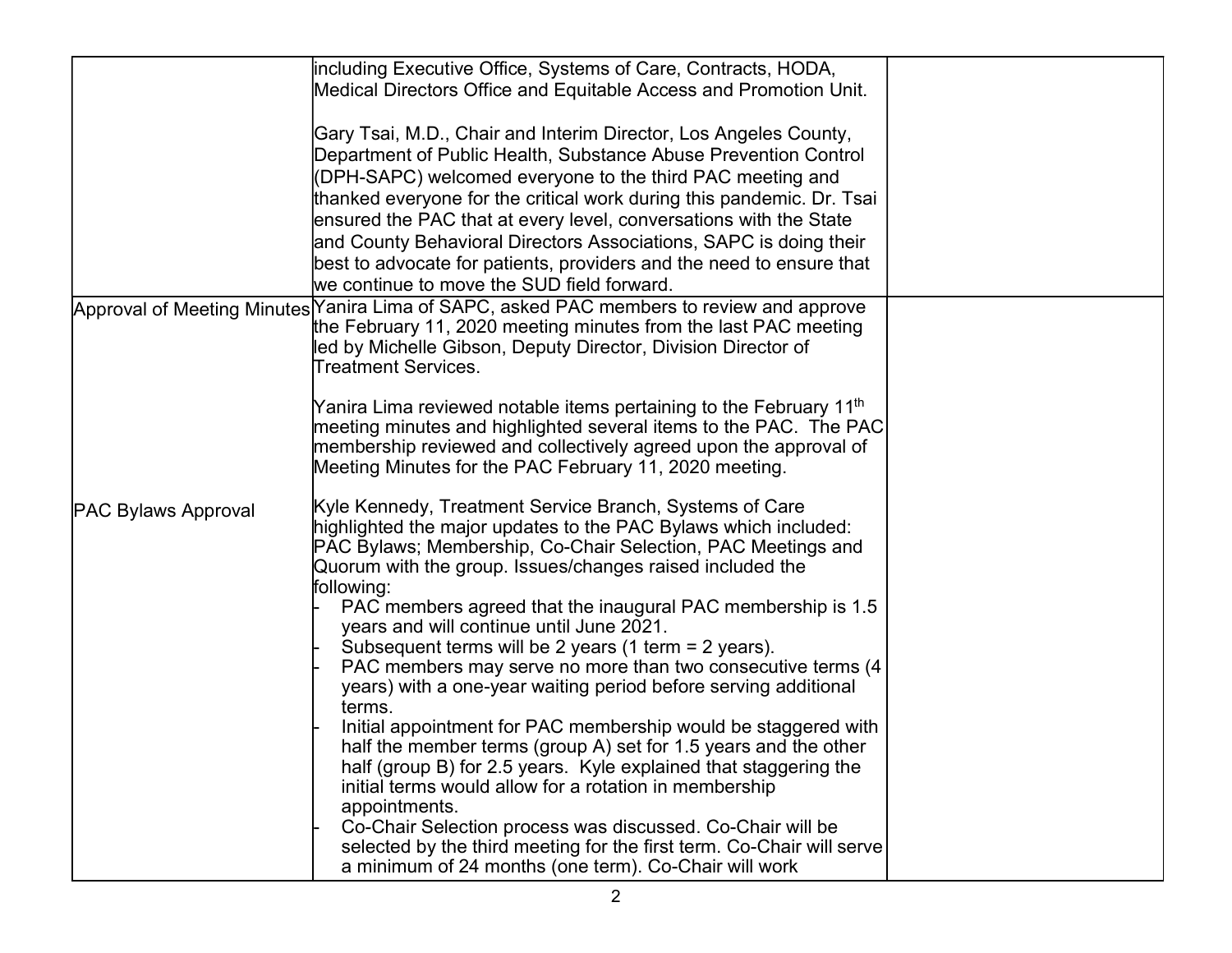|                       | collaboratively with the Chair, SAPC Director or designee and       |  |
|-----------------------|---------------------------------------------------------------------|--|
|                       | help with planning meetings moving forward. Meetings were           |  |
|                       | agreed to be set on a fiscal year term, from July 1st to June 30th. |  |
|                       | The PAC agreed to meet at a minimum quarterly, with additional      |  |
|                       | taskforce or working groups that will be held to address specific   |  |
|                       | issues amongst the PAC and how to share this information            |  |
|                       | throughout the entire provider and prevention network with SAPC.    |  |
|                       | Agenda will be posted 72 hours prior to the meeting on the SAPC     |  |
|                       | website. Approved meeting minutes will be posted 72 hours after     |  |
|                       | PAC membership approval.                                            |  |
|                       | Quorum is defined as fifty percent plus one. PAC members are        |  |
|                       | only allowed to vote on recommendations if a quorum is present      |  |
|                       | (Votes will be tabulated after each recommendation). This was a     |  |
|                       |                                                                     |  |
|                       | new section added to the By-laws.                                   |  |
|                       | PAC members may delegate a representative to attend a PAC           |  |
|                       | meeting as a proxy, the representative will have the same           |  |
|                       | responsibilities as the regular PAC member and be counted as        |  |
|                       | part of the quorum with voting responsibilities. If the PAC         |  |
|                       | member chooses to have a representative attend on their behalf,     |  |
|                       | they must notify SAPC one week prior.                               |  |
|                       | PAC members may attend via teleconference this was agreed           |  |
|                       | upon before COVID-19, but now presently will continue to meet       |  |
|                       | via teleconference as approved by the County.                       |  |
|                       | Baldomero Gonzalez of Fred Brown Recovery Services, Inc.,           |  |
|                       | posed a question asking how SAPC is handling public comments        |  |
|                       | when the public cannot participate/provide comments if we are on    |  |
|                       | this platform (Microsoft Teams). Kyle explained that when the       |  |
|                       | PAC agenda is posed online, there will be a link on the             |  |
|                       | agenda/pdf so that the public can click and join the meeting.       |  |
|                       | PAC members agreed to review the by-laws within one week.           |  |
|                       | SAPC agreed to highlight the changes needing review and send        |  |
|                       | the document by COB 8/12/20.                                        |  |
| Co-Chair Announcement |                                                                     |  |
|                       | Dr. Tsai announced Kathy Watt, of Van Ness Recovery House, as the   |  |
|                       | Co-Chair and talked about the importance of the PAC's role in terms |  |
|                       | of how SAPC views the PAC membership, and emphasized the            |  |
|                       | forum concept that allows a small number of providers to represent  |  |
|                       | the broader network.                                                |  |
|                       |                                                                     |  |
|                       | Kathy Watt expressed that the changes that SAPC and the County      |  |
|                       | are undergoing is an exciting time and commissions like the PAC     |  |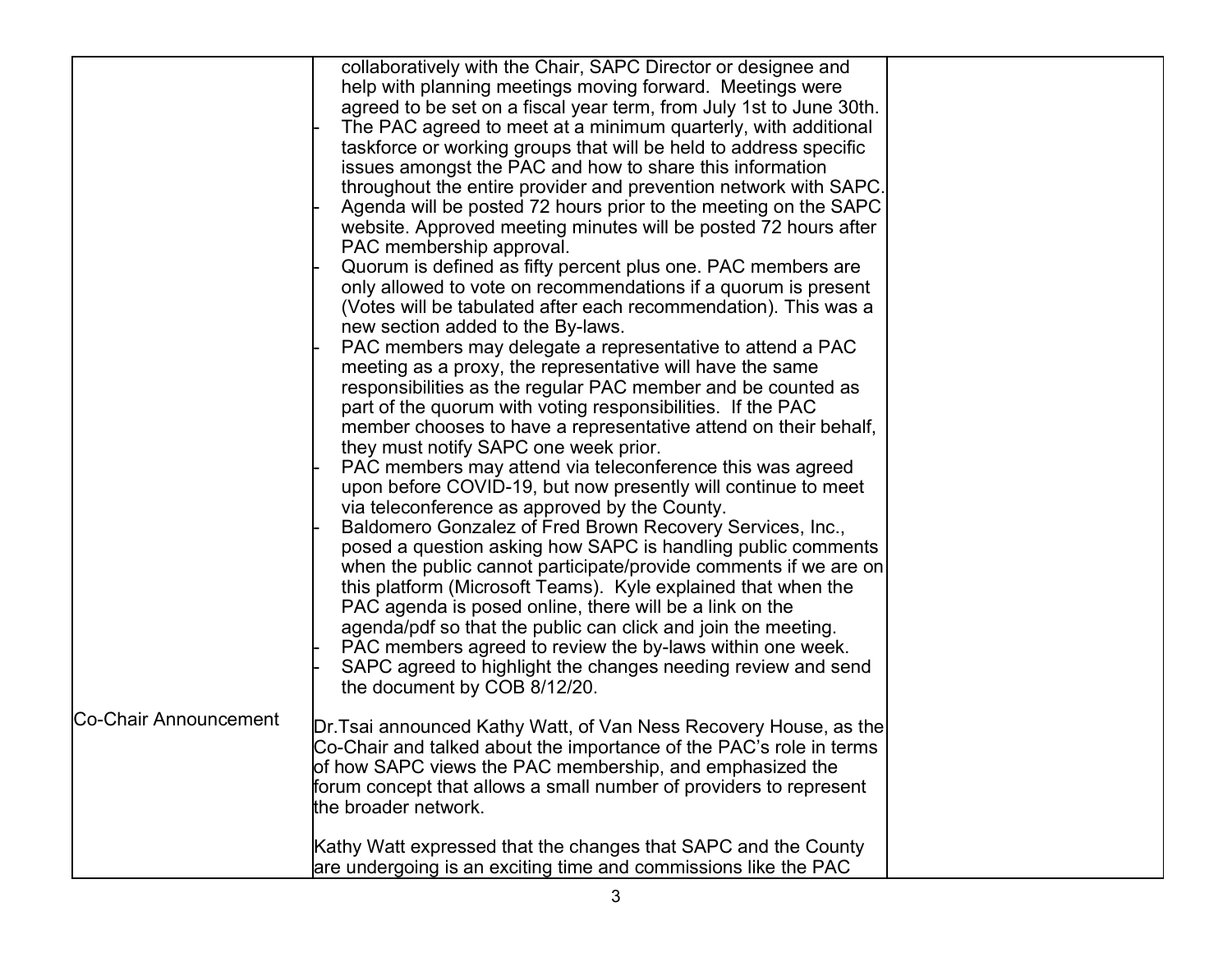|          | have proven in her experience to be very valuable to the consumer,<br>constituents and the providers. Shared that we as a system are at a<br>turning point where our voice and our expertise can work together<br>with SAPC and the State to take Los Angeles to new levels. Ms. Watt<br>was extremely excited about taking our cultural competencies into a<br>universal level that will make a huge difference in treatment for all.<br>She welcomes any and all input from her peer providers.                                                                                                                                                                                                                                                                                                                                                                                                                                                                                                                               |
|----------|---------------------------------------------------------------------------------------------------------------------------------------------------------------------------------------------------------------------------------------------------------------------------------------------------------------------------------------------------------------------------------------------------------------------------------------------------------------------------------------------------------------------------------------------------------------------------------------------------------------------------------------------------------------------------------------------------------------------------------------------------------------------------------------------------------------------------------------------------------------------------------------------------------------------------------------------------------------------------------------------------------------------------------|
| COVID-19 | Dr. Tsai reviewed and discussed three important components of the<br>COVID-19 (Targeted Testing Guidance) and highlighted three<br>components of the document.<br>- He explained that targeted testing in congregate residential<br>settings (inpatient residential and recovery bridge housing) have a<br>testing plan that enables the site to offer or refer for testing to either<br>directly offer testing or directly refer for testing.<br>- Dr. Tsai reviewed another key component of the testing targeted<br>guidelines in that sites identify close contacts when there are<br>unprotected exposures during the infectious period when there is a<br>known positive case. Noted that close contacts is defined as being<br>around someone within 6 feet for greater than 15 minutes without a<br>facemask.<br>- Once there is a known positive case, not only do we identify their<br>close contacts but also focus on education guidelines on isolation<br>and ensure that they get tested and respond accordingly. |
|          | Waiver Extension (CA 1115) Dr. Tsai reviewed and discussed the Waiver Extension. The State<br>released their proposal to extend the 1115 waiver for one year.<br>Addressed CalAIM and noted that given the pandemic and the fact<br>that the State has focused on Covid-19, DHCS is looking towards<br>extending the current waiver for one year.<br>Dr. Tsai mentioned that they were not expecting major changes to<br>the extension but wanted to highlight some and quite relevant<br>particulars around the residential levels of care. One of the changes<br>was around residential substance use treatment. In the States<br>proposal to CMS, they are asking to remove the two-episode cap<br>and set a goal for a 30-day statewide averages in terms of length of<br>stay.                                                                                                                                                                                                                                             |
|          | Dr. Tsai mentioned that there is a public comment period, and                                                                                                                                                                                                                                                                                                                                                                                                                                                                                                                                                                                                                                                                                                                                                                                                                                                                                                                                                                   |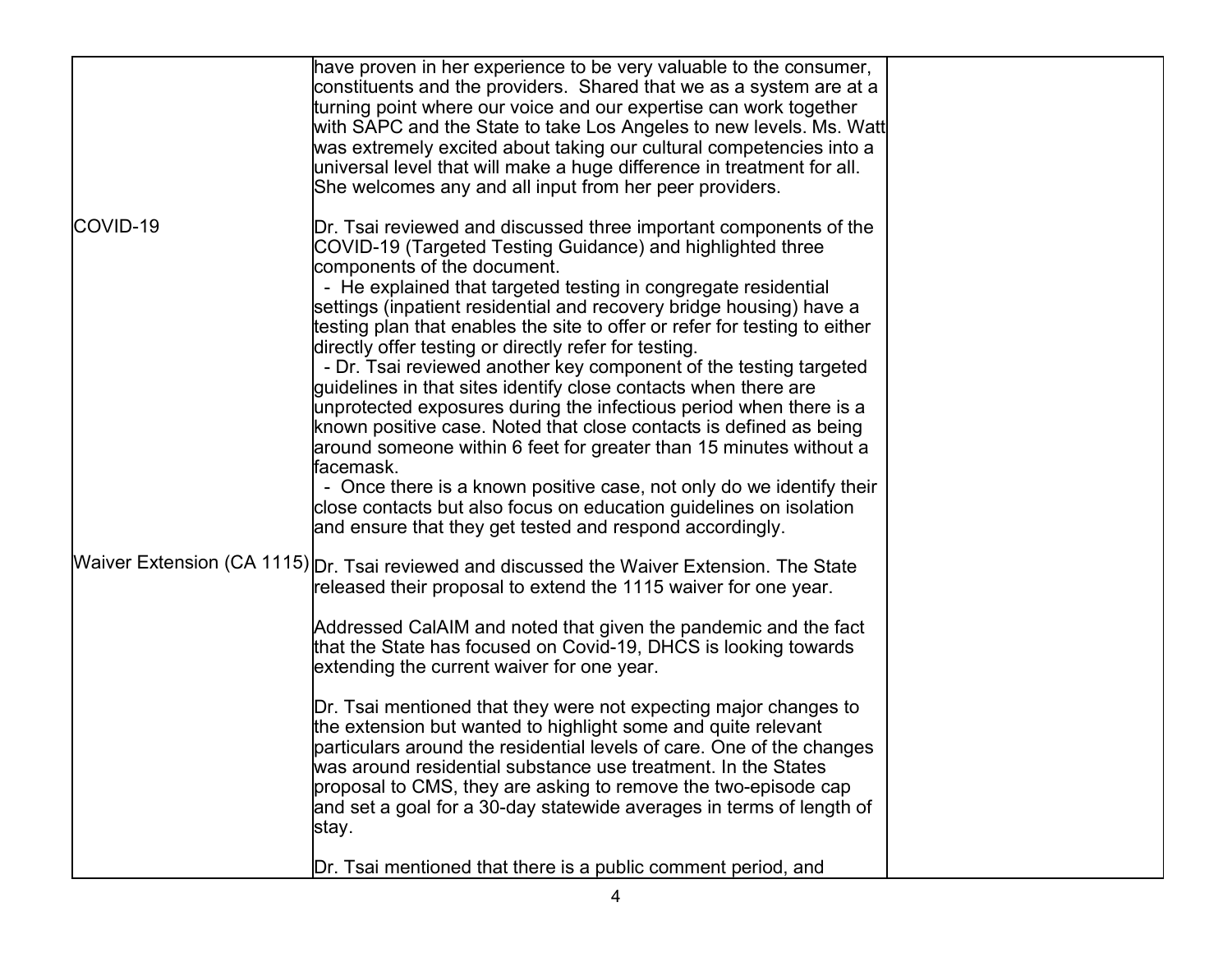| encouraged providers to submit public comments, due on August<br>21 <sup>st</sup> . SAPC will be submitting comments as well. Dr. Tsai mention<br>that this is an important and overall positive change, to remove the                                                                                                                                                                                                                                                                                             |  |
|--------------------------------------------------------------------------------------------------------------------------------------------------------------------------------------------------------------------------------------------------------------------------------------------------------------------------------------------------------------------------------------------------------------------------------------------------------------------------------------------------------------------|--|
| episode cap, which brings us closer to parity.                                                                                                                                                                                                                                                                                                                                                                                                                                                                     |  |
| $\mathsf{Dr}.$ Tsai also talked about standards in terms of the extension around<br>Medications Addiction Treatment (MAT) and discussed the proposal<br>that would require all DMC-ODS providers to directly offer or offer<br>MAT though referral mechanisms.                                                                                                                                                                                                                                                     |  |
| Dr. Tsai mentioned that it will be up to CMS to accept these changes.<br>Talking about it and DHCS releasing their proposal doesn't mean<br>that this is adopted policy, it just gives us an indication of the<br>direction where the State is moving towards.                                                                                                                                                                                                                                                     |  |
| We continue to believe that DMC-ODS has been a tremendous<br>opportunity and will continue to set the stage for Cal-Aim.                                                                                                                                                                                                                                                                                                                                                                                           |  |
| Time was allowed for Questions:                                                                                                                                                                                                                                                                                                                                                                                                                                                                                    |  |
| Brandon Fernandez of Cri-Help, Inc./I-ADARP, Inc., asked if<br>Residential 3.2, length of stay accrue towards all the statewide<br>average length of stay of thirty days?                                                                                                                                                                                                                                                                                                                                          |  |
| Dr. Tsai, noted that this level of detail is not yet available, however,<br>would suspect it would not because, 3.2 is categorized as<br>Withdrawal Management, these lengths of stays apply to residential<br>Level of Care 3.1, 3.3 and 3.5.                                                                                                                                                                                                                                                                     |  |
| Claudia Murillo of House of Hope Foundation, Inc., inquired about<br>what is an appropriate length of stay and how the conversation came<br>about. Dr. Tsai mentioned that he believed the State was going to<br>focus more on lengths of stay and ultimately reduce them. There are<br>benefit to residential substance use treatment, and providers should<br>make sure that they are providing the appropriate doses of<br>residential services and ensure appropriate coordination to lower<br>levels of care. |  |
| A follow-up question was asked about the time frame as to when the<br>change would happen. Dr. Tsai mentioned that the State is<br>expecting CMS to reach a decision in late summer.                                                                                                                                                                                                                                                                                                                               |  |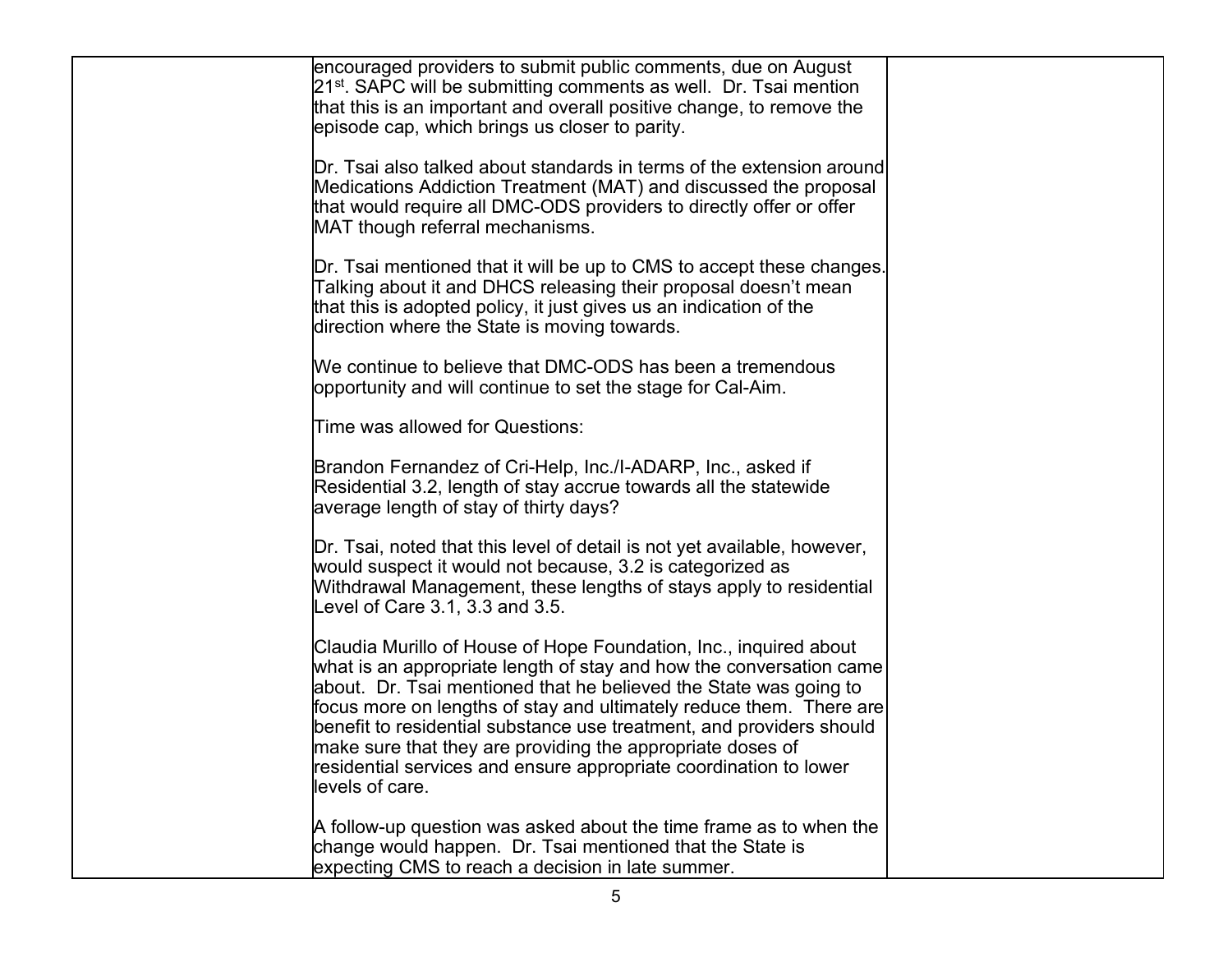|                                                                     | The one-year extension will start on January 2021.                                                                                                                                                                                                                                                                                                                                                                                                                                                                                                                                                                                                                                                                                                                                                                                       |  |
|---------------------------------------------------------------------|------------------------------------------------------------------------------------------------------------------------------------------------------------------------------------------------------------------------------------------------------------------------------------------------------------------------------------------------------------------------------------------------------------------------------------------------------------------------------------------------------------------------------------------------------------------------------------------------------------------------------------------------------------------------------------------------------------------------------------------------------------------------------------------------------------------------------------------|--|
|                                                                     | Brandon Fernandez mentioned that it is worrisome and disheartening<br>about the reduction in length of stay, although they knew it was<br>coming, it will definitely affect their services.                                                                                                                                                                                                                                                                                                                                                                                                                                                                                                                                                                                                                                              |  |
|                                                                     | Christina Gonzales of IMPACT House echo's Brandon's thoughts.                                                                                                                                                                                                                                                                                                                                                                                                                                                                                                                                                                                                                                                                                                                                                                            |  |
|                                                                     | Kathy Watt suggested that QI & UM to start documenting the number<br>of requests that are truly co-occurring. Kathy discussed that as<br>providers, they are continually getting treatment plans kick back<br>noting that they are focused too much on mental health. Treatment<br>success is minimal when you don't include both the mental health<br>and substance abuse aspects into treatment plans.                                                                                                                                                                                                                                                                                                                                                                                                                                 |  |
| <b>Patient Rights and</b><br><b>Responsibilities Poster</b>         | Antonne Moore, Chief of SAPC's Equitable Access and Promotion<br>Unit, presented the list of required patient information postings that<br>included patient rights, problem resolution, language assistance,<br>notice of privacy practices, grievance and appeals forms and notice<br>of nondiscrimination. The three different patient rights poster<br>concepts were presented. Consensus from the PAC was that the<br>copy outlined in the poster were acceptable. Antonne requested the<br>group to vote for selecting the preferred patient rights poster concept.<br>She asked the group to review the three poster concepts, select one<br>concept image for the poster and place their selection in the chat box<br>or e-mail their selection choice directly to <b>anmoore@ph.lacounty.gov.</b>                                |  |
| 30-day Policy Change<br>Notification and Planning to<br>the Network | Kyle Kennedy discussed the 30-day policy notification to the network.<br>Kyle mentioned the new policy changes in Provider Manual 5.0 and<br>SAPC Information Notice No. 20-09: Network providers are<br>reimbursed for delivered treatment services for up to 30 days only<br>and only one 30-day reimbursement is available per patient<br>(regardless of agency or level of care) per year. QI & UM has also<br>updated their policies to reflect the 30-day policy changes. SAPC<br>Information Notice No. 20-10, which addresses the Fiscal Year 2020-<br>2021 Rates and Payment Policy Updates was also discussed. Kyle<br>discussed the Medi-Cal Application and Transfer Pending section,<br>between July 1, 2020 and December 31, 2020, providers would be<br>able to submit claims with an approved authorization for up to 30 |  |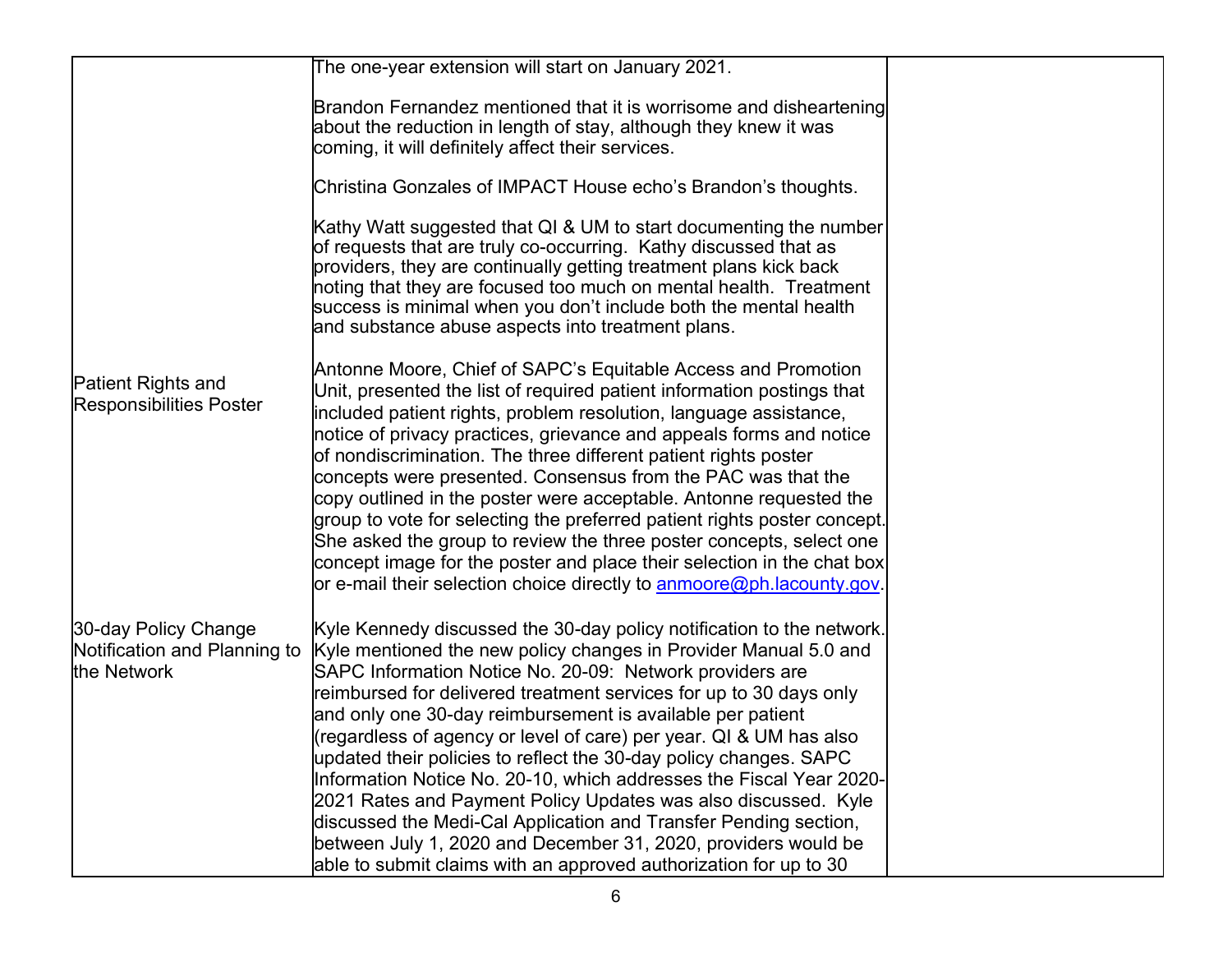| consecutive calendar days. SAPC will discontinue the 30-day policy<br>on January 1, 2021.                                                                                                                                                                                                                                                                                                                                                                                                                                                                                                                                                                                                                                                                                                                                                                                                                                                                                                                                                                                                                                                                                                                                                                                                                                                                                                                                        |  |
|----------------------------------------------------------------------------------------------------------------------------------------------------------------------------------------------------------------------------------------------------------------------------------------------------------------------------------------------------------------------------------------------------------------------------------------------------------------------------------------------------------------------------------------------------------------------------------------------------------------------------------------------------------------------------------------------------------------------------------------------------------------------------------------------------------------------------------------------------------------------------------------------------------------------------------------------------------------------------------------------------------------------------------------------------------------------------------------------------------------------------------------------------------------------------------------------------------------------------------------------------------------------------------------------------------------------------------------------------------------------------------------------------------------------------------|--|
| Bill Tarkanian of LACADA, asked if there was going to be any<br>guidance for the providers regarding the 30-day policy change in<br>terms of out of County and out of State transfers. He expressed his<br>concern stating that out of State is not doable in 30 days and out of<br>County is going to be difficult.                                                                                                                                                                                                                                                                                                                                                                                                                                                                                                                                                                                                                                                                                                                                                                                                                                                                                                                                                                                                                                                                                                             |  |
| Michelle Gibson, SAPC Deputy Division Director, addressed<br>providers questions regarding concerns about the financial risk to<br>agencies after the 30-days are up. Concerns about financial<br>responsibility was raised. Michelle explained that the reason for the<br>change is that there is a \$10 million gap in funds (where people were<br>indicating that they were applying for Medi-Cal but ultimately the<br>patients did not obtain Medi-Cal). She explained that the expectation<br>would be that providers continue to work with patients during this<br>enrollment or transfer process with the expectation that the<br>enrollment would be completed in a timely manner and claims would<br>be subsequently submitted to SAPC for reimbursement. Michelle<br>also addressed the concern and stance of SAPC about turning away<br>patients in anticipation of taking a financial impact because of this<br>policy change. Michelle stated that patients cannot be turned away<br>that there is an expectation that if a patient has benefits in another<br>County or State, that those benefits would be transferred over.<br>Michelle also acknowledged that there are some issues that have to<br>be worked through, for instance if a provider went through the Medi-<br>Cal application process to find out the patient was ineligible or not a<br>citizen, there could be a risk that providers may take. |  |
| Brandon Fernandez presented two concerns, the first being<br>regarding taking this financial risk. He explained that it's not only<br>problematic that we are not getting paid, but that it actually is going to<br>count against you when providers complete cost reports at the end of<br>the year, the units of service for these individuals are not allowable<br>towards Drug Medi-Cal units of service. Brandon explained that they<br>are going to be considered some other type of funding source, and<br>that they cannot allocate those costs to any other funding source.<br>Brandon is asserting that there should be a mechanism for<br>reimbursement for these patients in their cost structure because the<br>County is directing them to not turn away patients that may not be                                                                                                                                                                                                                                                                                                                                                                                                                                                                                                                                                                                                                                  |  |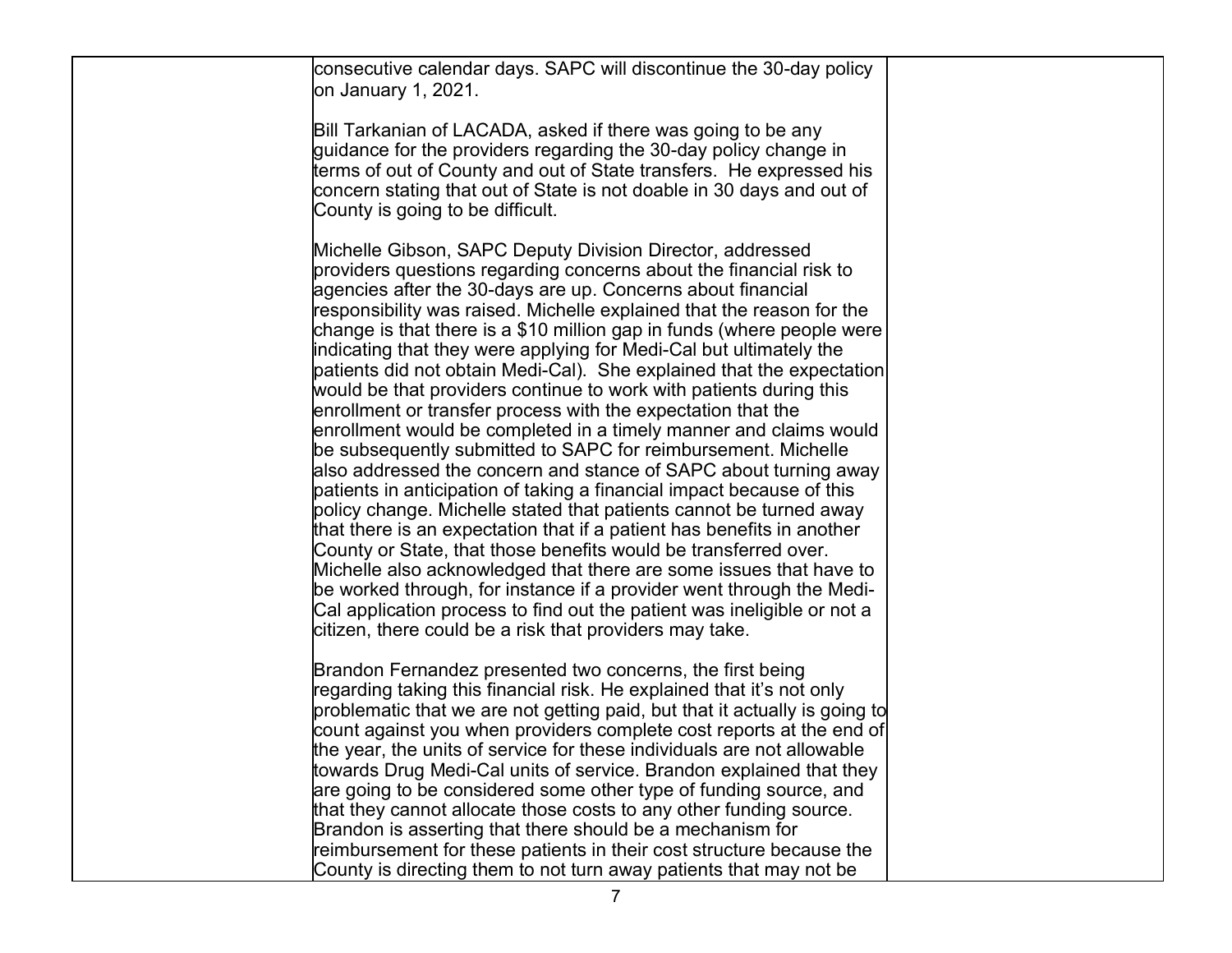| eligible.                                                                                                                                                                                                                                                                                                                                                                                       |  |
|-------------------------------------------------------------------------------------------------------------------------------------------------------------------------------------------------------------------------------------------------------------------------------------------------------------------------------------------------------------------------------------------------|--|
| Michelle Gibson mentioned that she would review how that would<br>work. She stated that this would have to be discuss with Finance.<br>Michelle reiterated that the main issue was the \$10 million for<br>patients who didn't obtain Drug-Med-Cal, only about \$2 million worth<br>of claims did, and Michelle indicated that this is not sustainable for<br>the County.                       |  |
| Brandon Fernandez inquired about obtaining real time access to the<br>Medi-Cal system.                                                                                                                                                                                                                                                                                                          |  |
| Michelle Gibson asked Brandon Fernandez if he has access to the<br>AVES system which is a system that will give providers more direct<br>real time access to Medi-Cal information. Michelle Gibson also<br>mentioned that if providers did not have access to this system, that<br>this is something that could be looked at to potentially give providers<br>laccess to real time information. |  |
| Kyle Kennedy brought up a suggestion to have DPSS come out and<br>work with Providers, coming out to provider meetings and giving<br>presentations to help providers with enrollment and requirements.                                                                                                                                                                                          |  |
| Baldomero Gonzalez asked if SAPC could be provided with their own<br>DPSS contact because the current system is inefficient leaving<br>providers without access to anyone who can provide real time<br>answers. Kyle Kennedy indicated that this is a conversation that<br>SAPC has had with DPSS in attempt to obtain dedicated DPSS<br>eligibility workers for SAPC providers.                |  |
| Claudia Murillo echoed every ones concerns, she mentioned that her<br>staff have relayed that the current system is difficult to access, there<br>are different barriers and that this new process is going to be a heavy<br>lift for agencies, any support from SAPC with real time access would<br>be helpful.                                                                                |  |
| Kyle Kennedy reminded the PAC that upon intake and enrollment,<br>providers are to identify all eligible funding sources and programs<br>that the client is eligible for and enrolled in ensuring the case<br>management benefit is utilized to access benefits.                                                                                                                                |  |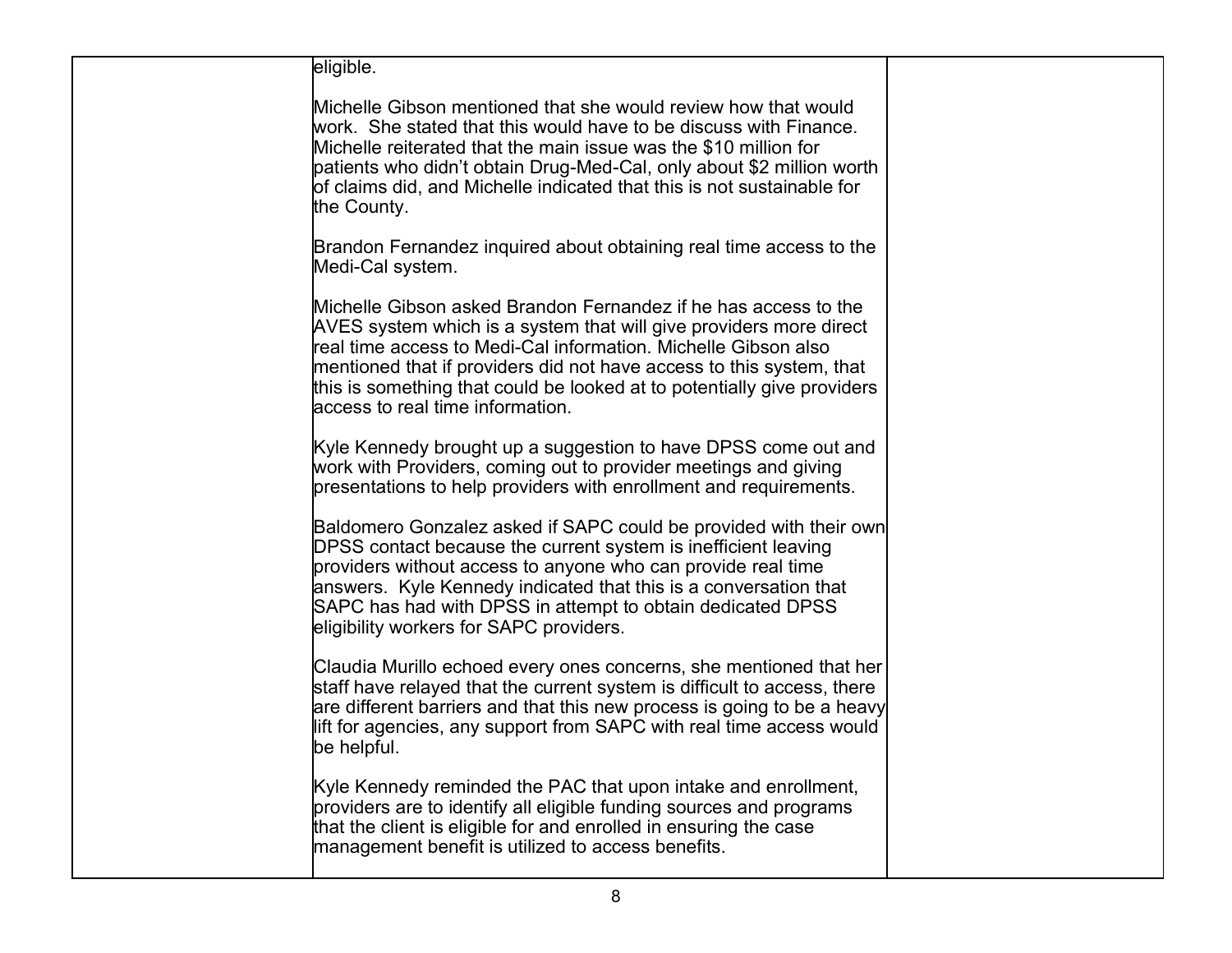|                                | Brandon Fernandez discussed the modified staff attestation form and<br>that the language in it pertaining to licensed and certified staff is not<br>clear, he expressed concern that at one of his sites they fell under<br>the 50% requirement for hiring licensed staff as opposed to certified                                                                                                                                                                                                                                                                                                                                                                                                                                                                                                                                                                |  |
|--------------------------------|------------------------------------------------------------------------------------------------------------------------------------------------------------------------------------------------------------------------------------------------------------------------------------------------------------------------------------------------------------------------------------------------------------------------------------------------------------------------------------------------------------------------------------------------------------------------------------------------------------------------------------------------------------------------------------------------------------------------------------------------------------------------------------------------------------------------------------------------------------------|--|
|                                | counselors that has made him not eligible for the fifteen percent rate<br>modifier.<br>Michelle Gibson indicated to follow up with Brandon regarding the                                                                                                                                                                                                                                                                                                                                                                                                                                                                                                                                                                                                                                                                                                         |  |
|                                | language on the attestation form.                                                                                                                                                                                                                                                                                                                                                                                                                                                                                                                                                                                                                                                                                                                                                                                                                                |  |
| <b>PAC Member Agenda Items</b> | Submitted PAC Member agenda items were discussed. Could the<br>committee discuss strategies for financial support for agencies? Kyle<br>Kennedy mentioned that this item has been presented as a result of<br>the COVID-19 pandemic.                                                                                                                                                                                                                                                                                                                                                                                                                                                                                                                                                                                                                             |  |
|                                | Dr. Tsai also mentioned that in addition to the pandemic that this item<br>is also a result of State denials and cost settlements. With regards to<br>the pandemic there was a shift back over to the normal<br>reimbursement model for this fiscal year, but it has been observed<br>that some agencies experienced an increase in services provided<br>while others experienced a reduction. Because of this, it is<br>recommended that agencies track their client and service delivery<br>volumes closely. Agencies should be monitoring their costs in<br>relation to their revenue. Agencies that are experiencing financial<br>$ $ difficulty should be notifying SAPC so that they can be reviewed on a $ $<br>case by case basis. There is interest to balance service delivery and<br>ensure that service providers remain viable during the pandemic. |  |
|                                | Dr. Tsai discussed State denials and that finance staff will need to<br>address these denials. He suggested accessing resources under the<br>ffinancial documents that outline reasons for state denials and<br>resolutions that should be incorporated into normal workflows.                                                                                                                                                                                                                                                                                                                                                                                                                                                                                                                                                                                   |  |
|                                | Baldomero Gonzalez asked if there was a contact at SAPC that they<br>can go to regarding State denials and Sage. Dr. Tsai recommended<br>that David Hindman and his team should be contacted to resolve<br>State denials and that Dr. Tsai can be included in the e-mails so that<br>he can make sure that they are being directed to the appropriate<br>staff.                                                                                                                                                                                                                                                                                                                                                                                                                                                                                                  |  |
|                                | Bill Tarkanian asked about the new strategic plan. Dr. Tsai stated                                                                                                                                                                                                                                                                                                                                                                                                                                                                                                                                                                                                                                                                                                                                                                                               |  |